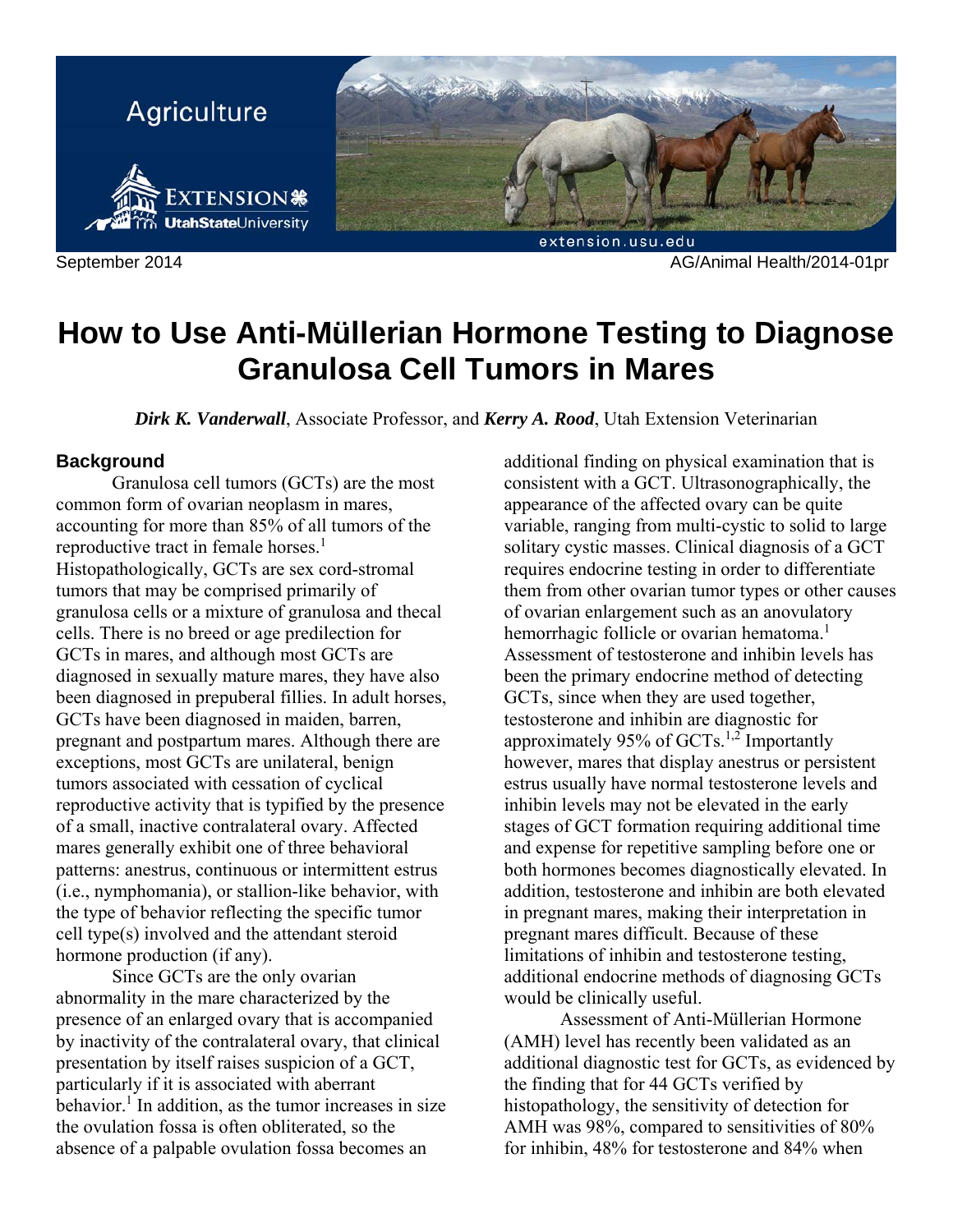inhibin and testosterone were combined.<sup>3</sup> Based upon immunohistochemistry, AMH is expressed in the granulosa cells of normal equine ovaries as well as GCTs.<sup>4</sup> In a study of circulating AMH levels in normal cycling mares, pregnant mares and mares with histologically confirmed GCTs, AMH concentrations did not differ between normal cycling and pregnant mares, and there were no significant changes in AMH concentrations during the estrous cycle or during pregnancy.<sup>5</sup> In contrast, AMH was elevated (compared to normal cycling and pregnant mares) in all 11 mares with confirmed GCTs and the level of AMH declined after surgical removal of the tumor.<sup>5</sup> Collectively, these studies confirm that systemic levels of AMH are elevated in mares with GCTs, and determination of AMH concentration is a more sensitive method of detecting GCTs compared to the assessment of inhibin and/or testosterone. In addition, unlike inhibin and testosterone, interpretation of AMH level is not confounded by stage of the estrous cycle or pregnancy. Therefore, determination of the AMH level can facilitate the diagnosis of a GCT.

# **Clinical Use of AMH Testing**

 A recent clinical case exemplifies the value of determining AMH levels when presented with a presumptive GCT.<sup>6</sup> A 2-yearold Quarter Horse filly was retired from race training in the fall of 2012 and placed under artificial lighting in preparation for breeding in 2013. Transrectal palpation and ultrasonography were performed in January to assess the status of the filly's reproductive tract. Examination revealed the left ovary was small (31 mm L x 12 mm W x 23 mm H), firm and devoid of follicular activity. In contrast, the right ovary was considerably larger (approximately 70 mm in diameter), lacked a palpable ovulation fossa, and was

characterized ultrasonographically by a large, thickwalled cavity containing echogenic fluid. The uterus and cervix were flaccid, consistent with a seasonally anovulatory state, and suggestive that the right ovary did not contain functional luteal tissue producing progesterone. A stallion was not available for assessment of the filly's reproductive behavior, but when she was turned out with other mares she was behaviorally normal. Although the findings of the reproductive examination raised suspicion of a tumor of the right ovary, the decision

was made to delay additional diagnostic testing and reexamine the filly in approximately 2 weeks for evidence of any notable change in the status of her reproductive tract and/or behavior. It was anticipated that if the enlargement of the right ovary were due to an ovarian tumor, there would be no appreciable change in the status of either ovary. In contrast, other potential causes of ovarian enlargement such as an anovulatory hemorrhagic follicle would be more likely to exhibit changes in one or both ovaries, such as increased follicular activity of the left ovary and/or evidence of luteinization within the cavity in the right ovary.

The filly was reexamined 17 days later, at which time there was no appreciable change in the status of either ovary (Fig. 1), tubular genitalia or behavior. Therefore, a tentative diagnosis of a



Figure 1. Transrectal ultrasonographic images of the left (A) and right (B) ovaries of a 3-year-old Quarter Horse filly. The left ovary was small, firm and devoid of follicular activity (arrows demarcate outer margins of the ovary). The right ovary was approximately 70 mm in diameter; lacked a palpable ovulation fossa; and consisted of a large, thick-walled cavity containing echogenic fluid. Each gradation along the right side of the image equals 10 mm. (Reproduced from *J Am Vet Med Assoc* 2013;243:791-793, with permission).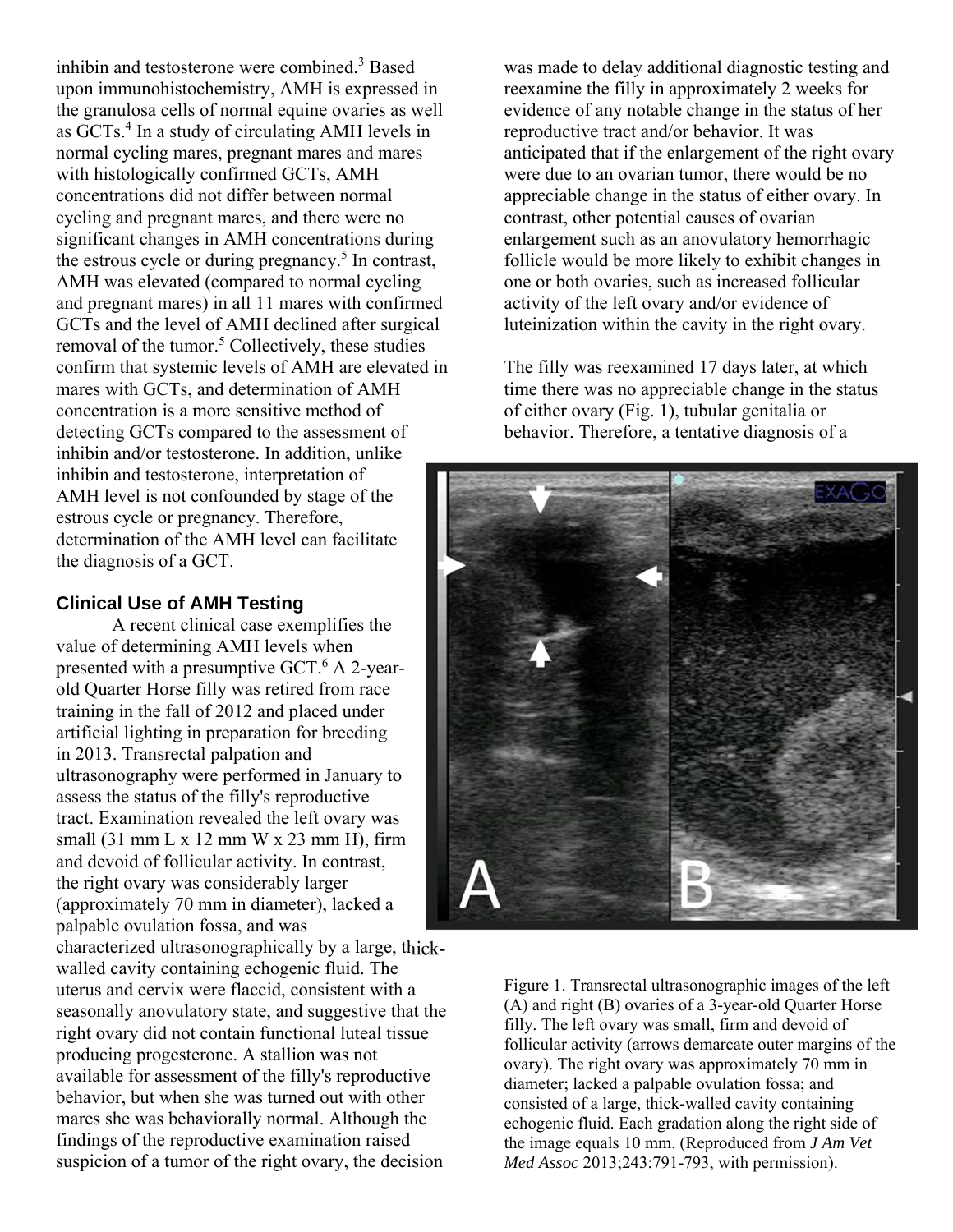GCT of the right ovary was made and a jugular blood sample was collected for serum endocrine testing and submitted to the laboratory that developed the equine AMH assay (Figs. 2 and 3). $^{\circ}$  In addition to analyzing a standard "GCT panel" that includes inhibin, testosterone and progesterone, AMH was analyzed based upon its recent validation for use as a diagnostic marker for GCTs.

#### **CLINICAL ENDOCRINOLOGY LABORATORY Sample Instructions & Pricing**

#### Instruction for samples:

PLEASE SEND SERUM ONLY, no whole blood or red cells.

Also, do not use Becton-Dickinson serum separator tubes; they will degrade the analyte, particularly progesterone, and invalidate results if the sample is stored in these tubes. Overnight is OK if unable to transfer immediately.

#### **Volume Required:**

Testosterone: 2 mL serum each AMH (equine), Estrone Sulfate, Progesterone or Inhibin: 1 mL serum each. Canine inhibin: 1 ml fasted AMH Canine/Feline Spaychek: 200 µL serum, fasted, 30 days post- surgery Cryptorchid Panel: 2 mL serum Pregnancy Panel: 2 mL serum Granulosa Cell Tumor Panel: 3 mL serum

#### **Shipping Instructions:**

Overnight on an icepack is highly recommended for the Spaychek or inhibin assay or for any panel which includes inhibin. Overnight or second day air in winter without ice is OK to save on shipping costs. Progesterone, estrone sulfate and testosterone are all stable and can be shipped by regular mail, if not in a hurry for results. Fed Ex or UPS will deliver directly to us, while the US Postal Service will go through the University Mail Division and may take up to one week until received in the lab. Please complete the submission form and include with your shipment.

**SHIP TO: ENDOCRINOLOGY LABORATORY** DEPT. of POPULATION HEALTH & REPRODUCTION 4206 VM3A **1 SHIELDS AVENUE** DAVIS, CA 95616-5270

Fig. 2. Sample preparation guidelines and shipping instructions for testing at the Clinical Endocrinology Laboratory at the University of California at Davis. Available at: www.vetmed.ucdavis.edu/phr/endolab/index.cfm. (Reproduced with permission).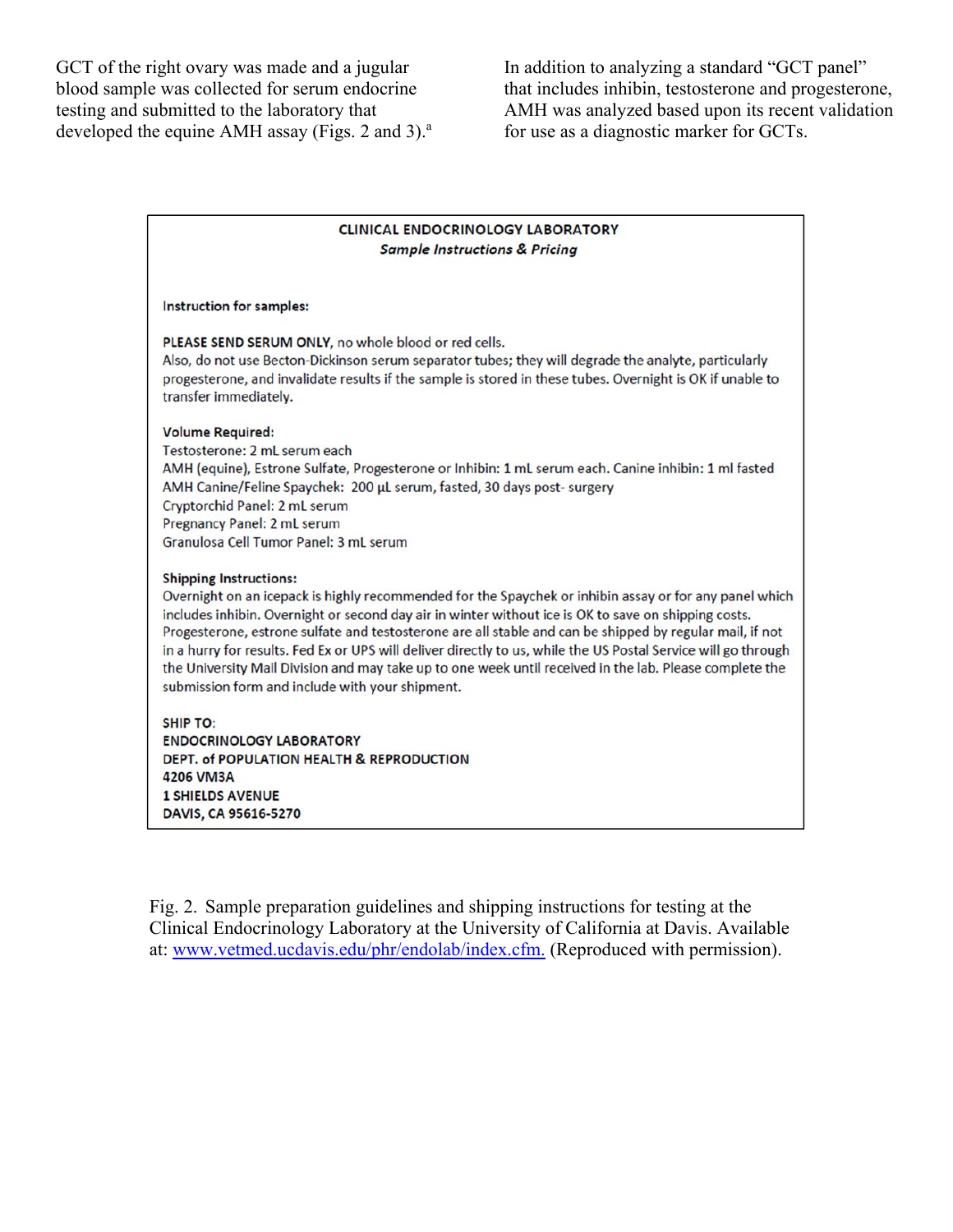

# **CLINICAL ENDOCRINOLOGY LABORATORY**

**VM: Population Health & Reproduction** 4206 VM3A, 1 Shields Avenue, Davis, CA 95616-5270 Phone: 530-752-0298 FAX: 530-752-6318 www.vetmed.ucdavis.edu/phr/endolab

| □ Pregnancy Panel (\$40.00)                                   | ⊏ Cryptorchid Panel<br>(\$75.00)            | $\Box$ GCT Panel (\$90.00)         |  |  |  |
|---------------------------------------------------------------|---------------------------------------------|------------------------------------|--|--|--|
| (Prog / Estrogen Sulfate)                                     | (Testosterone / AMH)                        | (Inhibin / Testo / Prog)           |  |  |  |
| $\Box$ Progesterone (\$22.00)                                 | □ Testosterone (\$29.00)                    | □ AMH / Inhibin / Testo (\$130.00) |  |  |  |
| $\Box$ Estrogen Sulfate (\$25.00)                             | $\Box$ Inhibin (\$57.00)                    | $\Box$ AMH / Inhibin (\$100.00)    |  |  |  |
| □ AMH (\$60.00) Feline/Canine<br>Spaychek                     |                                             | $\Box$ AMH (Equine) (\$60.00)      |  |  |  |
| Client Information (PLEASE print clearly) Customer No: 3-VPHR |                                             |                                    |  |  |  |
|                                                               |                                             |                                    |  |  |  |
|                                                               |                                             |                                    |  |  |  |
| Phone: <b>Example 20</b> Phone: <b>Phone:</b> Phone: 1999     |                                             |                                    |  |  |  |
| <b>Patient Information:</b>                                   |                                             |                                    |  |  |  |
|                                                               |                                             |                                    |  |  |  |
| Animal/Reference #:                                           | <b>Contractor</b>                           | Species: Age:                      |  |  |  |
| Sex: o Male o Female                                          | □ Intact □ Castrated □ Spayed □ Mini-equine |                                    |  |  |  |

|                                                                             | Last breeding date: _____________                                                                               | <u>. And the second control of the second control of the second control of the second control of the second control of the second control of the second control of the second control of the second control of the second contro</u> |
|-----------------------------------------------------------------------------|-----------------------------------------------------------------------------------------------------------------|--------------------------------------------------------------------------------------------------------------------------------------------------------------------------------------------------------------------------------------|
| <b>Receive Results:</b>                                                     | 그 그 그 사람들은 그 사람들은 그 사람들을 지르는 것이 아니라 그 사람들은 그 사람들을 지르는 것이 아니라 그 사람들을 지르는 것이 아니라 그 사람들을 지르는 것이 아니라 그 사람들을 지르는 것이  |                                                                                                                                                                                                                                      |
| <b>Payment Information</b>                                                  |                                                                                                                 |                                                                                                                                                                                                                                      |
|                                                                             |                                                                                                                 |                                                                                                                                                                                                                                      |
| □ MasterCard □ Visa<br>Credit Card #<br>and the contract of the contract of | - 2012년 - 대한민국의 대한민국의 대한민국의 대한민국의 대한민국의 대한민국의 대한민국의 대한민국의 대한민국의 대한민국의 대한민국의 대한민국의 대한민국의 대한민국의 대한민국의 대한민국의 대한민국의 | <b>Evniration Date:</b>                                                                                                                                                                                                              |

Fig. 3. Sample submission form for the Clinical Endocrinology Laboratory at the University of California at Davis, with options for GCT testing highlighted. For the present case, a GCT panel and AMH testing were performed. Form available at:

www.vetmed.ucdavis.edu/phr/endolab/index.cfm. (Reproduced with permission.)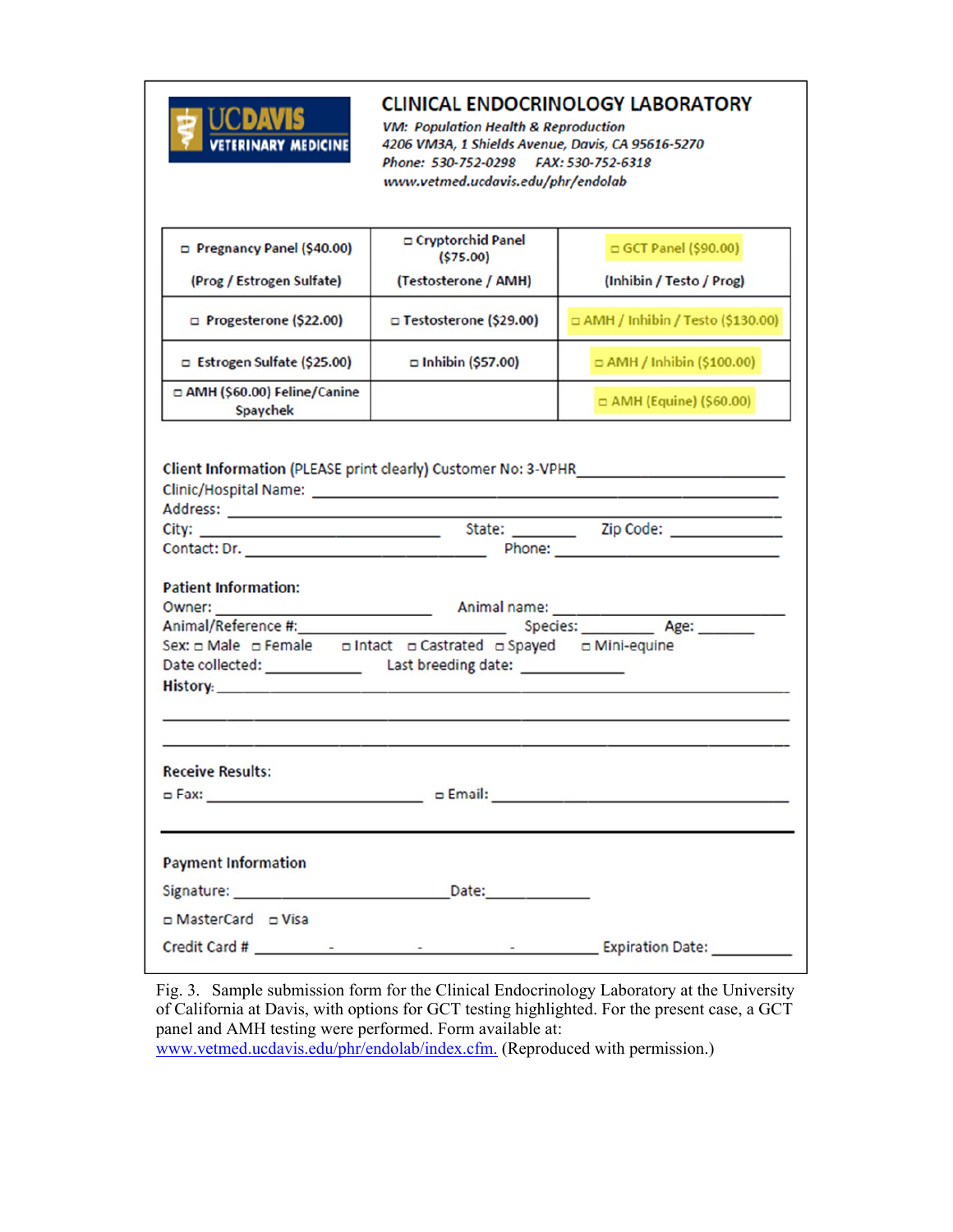The endocrine results from the filly are summarized in Table 1. As noted, inhibin and testosterone levels were borderline elevated and marginally elevated, respectively, precluding a definitive diagnosis based solely upon those results. In contrast, AMH levels were nearly five times above the upper normal limit, providing a definitive clinical diagnosis of a GCT of the right ovary.

Table 1. Endocrine testing results for a Quarter Horse filly with a presumptive GCT of the right ovary.<sup>a</sup>

| Hormone      | Test result          | Reference range    | Laboratory designation   |
|--------------|----------------------|--------------------|--------------------------|
| Inhibin      | $0.78$ ng/mL         | $0.1 - 0.7$ ng/mL* | Borderline elevated      |
| Testosterone | 56.5 pg/mL           | $20 - 45$ pg/mL*   | Marginally elevated      |
| <b>AMH</b>   | $19.0 \text{ ng/mL}$ | $\leq$ 4.2 ng/mL   | Elevated                 |
| Progesterone | $0.3$ ng/mL          | $< 0.5$ ng/mL**    | Absence of luteal tissue |

\* Normal values for a non-pregnant mare.

\*\* Indicative of the absence of luteal tissue.

Based upon the results of the endocrine testing (i.e., the elevated AMH level), the affected right ovary was surgically removed via colpotomy using a chain ecraseur. On gross examination the ovarian mass was spherical, 7.5 cm in diameter, white, and

had a single central cyst filled with viscous yellow fluid (Fig. 4). Histopathologically, the cyst wall consisted of vascularized fibrous tissue in which both granulosa and theca cell components were present, confirming the diagnosis of a GCT.<sup>7</sup>



Fig. 4. Photographs of the intact (A) and bisected (B) right ovary of a 3-year-old Quarter Horse filly confirmed to be a GCT. Each gradation along the top edge of both images = 1 mm. (Reproduced from *J Am Vet Med Assoc* 2013;243:791-793, with permission).

 The filly recovered uneventfully following the unilateral ovariectomy procedure and was examined with transrectal palpation and ultrasonography 29 days after surgery. Examination revealed the left ovary was still relatively small, but appeared ultrasonographically to contain evidence of luteal tissue. In addition, uterine and cervical tone were consistent with a progestational effect, therefore a jugular blood sample was collected and submitted for serum endocrine testing for progesterone at the same laboratory.<sup>a</sup> Blood

progesterone concentration was 10.9 ng/mL, confirming the presence of functional luteal tissue, indicating the filly had ovulated since the initial presurgical blood sample was collected. Regarding return to cyclicity of the contralateral ovary after removal of a GCT, in one report,  $8\,42$  of 57 mares resumed normal estrous cycles an average of 8.5 months after surgery (range of 2 to 16 months), and in another report,  $98$  of 10 mares resumed normal estrous cycles during the spring after removal of the abnormal ovary. It seems likely the filly in this